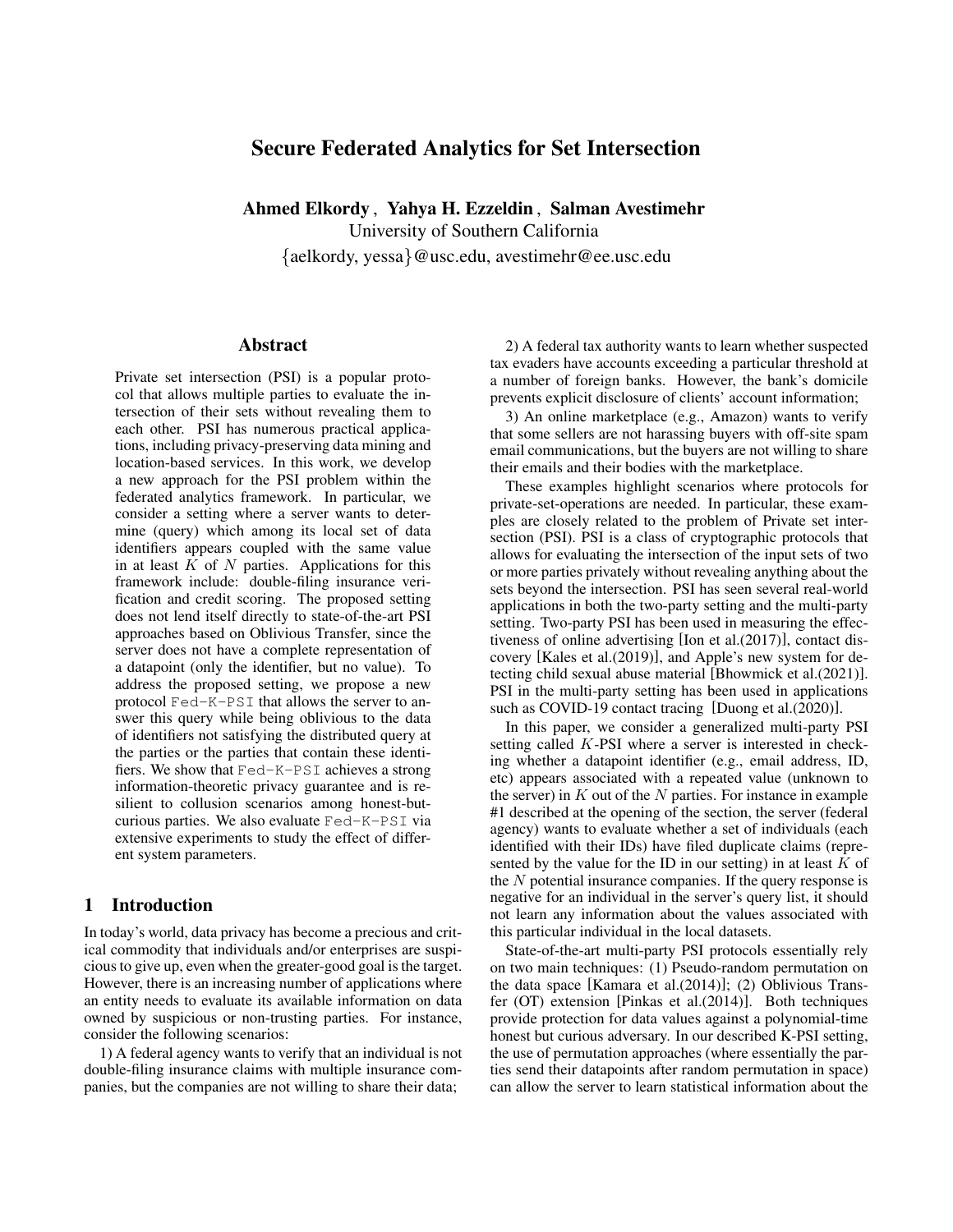<span id="page-1-0"></span>

Figure 1: Illustration of our Fed-K-PSI protocol. (1) Server shares its target identifier set; (2) Programming distributed linear map: parties agree on a programmed distributed random linear map and encode their local data using their share of the distributed map; (3) Aggregation at the server and determining target identifier subset.

parties' datasets even for identifiers that do not satisfy the K-PSI query; for example, how many points exist in the intersection of Party 1 and Party 2, even though this wasn't the intended goal of the query. On the other hand, the use of OT based approaches in our setting is also limited by the fact that the server only has access to partial data about the datapoint. Specifically, if we view the datapoint as (ID, value) pair, the server only has access to the ID portion of the datapoint.

# 1.1 Our Contributions

In this paper, we explore a new perspective of the PSI problem by considering a federated analytics scenario where a server only knows the identifier of the datapoint (but not its value). The goal is to query  $N$  parties for points that appear in at least  $K$  of the parties. We call this query scenario  $K-PST$ .

For this setting, we develop a novel private protocol named Fed-K-PSI that can allow the server to verify if each identifier, out of its set of identifiers, appears associated with a particular value in the  $K$ -set intersection of  $N$  parties. Our studied and proposed Fed-K-PSI solution shifts focus from *private pairwise equality-testing* which is at the core of stateof-the-art PSI protocols towards *programming a random distributed linear map* across the parties. Specifically, a share of a linear map is applied on each party's local dataset, then masked and uploaded to the server for aggregation. Then, the server aggregates the linear map in a one-shot and analyzes the output properties to retrieve the target identifiers set.

As illustrated in Figure [1,](#page-1-0) the main idea of Fed-K-PSI is that each party uses the set of target identifiers shared by the server in order to compute a vector  $Y_i$  which represents a share in a distributed linear map of the parties' datasets. The parties then mask these vectors and transmit them to the server for aggregation. Finally, the server checks the aggregated vector for a predetermined property to decide which subset of identifiers appeared associated with the same value at least  $K$  times across the parties.

We show that our proposed Fed-K-PSI protocol is correct and satisfies a strong information-theoretic privacy guarantee in the honest-but-curious server setting. In particular, Fed-K-PSI fully protects any information about the data related to the identifiers that do not give an affirmative answer to the server's query. We discuss this guarantee formally in Section [2.2.](#page-2-0) We also compare Fed-K-PSI with other approaches in the literature (e.g., [\[Pinkas et al.\(2014\);](#page-6-5) [Pinkas](#page-6-6) [et al.\(2015\);](#page-6-6) [Rindal and Rosulek\(2017\);](#page-7-0) [Pinkas et al.\(2019\);](#page-6-7) [Kolesnikov et al.\(2017\)\]](#page-6-8), in a specialized version of the K-PSI problem where identifiers can only take a common singular value. We use this specialized version of the K-PSI, since these approaches can not be applied to our general K-PSI setting as we discuss next in Section [1.2.](#page-1-1) In this comparison, we highlight that for the best achieving PSI protocol (in the privacy sense), our protocol achieves better privacy guarantees for a factor  $N$  increase in complexity, which makes it well-suited for applications where the parties are data silos. We also analyze the theoretical complexity of Fed-K-PSI and run extensive experiments to empirically demonstrate its running time as well as the effect of the different protocol components on the end-to-end wall clock time.

#### <span id="page-1-1"></span>1.2 Related work

Two-party and Multi-party PSI. PSI is a well-studied problem and has gained attention over the last two decades[\[Pinkas](#page-6-9) [et al.\(2018\)\]](#page-6-9) due to its large number of practical use cases. Based on the number of participating parties, the protocols in PSI problem can be broadly divided into: *two-party PSI* and *multi-party PSI*. In the two-party setting, there are many existing approaches in the literature, including works based on homomorphic encryption [\[Huberman et al.\(1999\);](#page-6-10) [Ion et al.\(2017\);](#page-6-0) [Freedman et al.\(2016\);](#page-6-11) [Chen et al.\(2017\)\]](#page-6-12), Oblivious Polynomial Evaluation [\[Freedman et al.\(2004\);](#page-6-13) [Dachman-Soled et al.\(2009\)\]](#page-6-14), Oblivious Transfer [\[Pinkas](#page-6-6) [et al.\(2015\);](#page-6-6) [Rindal and Rosulek\(2017\);](#page-7-0) [Pinkas et al.\(2019\)\]](#page-6-7), and works based on garbled circuit [\[Huang et al.\(2012\);](#page-6-15) [Dong et al.\(2013\)\]](#page-6-16). A number of these techniques extend to the multi-party setting. In particular, the closest to our setting is the server-aided PSI problem discussed in [\[Kamara](#page-6-4) [et al.\(2014\);](#page-6-4) [Abadi et al.\(2020\)\]](#page-6-17), where the goal is to compute the PSI between the parties while off-loading the computation to a third party (for example, a cloud server) that has no inputs to the computation and receives no output, but makes its computational resources available to the parties. Our studied setting differentiates from classical PSI settings in two aspects: (a) Although, we can consider the server as one of the parties that wishes to compute the intersection, the server in our K-PSI setting has missing data portions, since it only has access to the identifiers associated with each datapoint (but not its value). Therefore, the server can not perform private pairwise equality testing or membership testing which is a central concept in PSI protocols; (b) In K-PSI, the server is interested in knowing which of its points can be part of at least  $K$  sets of the different parties, whereas current protocols target datapoints in the intersection of all N parties.

Threshold-PSI. Another variant of PSI problem is the threshold-PSI, where the intersection is computed between parties if the intersection cardinality exceeds a threshold. Protocols have been developed for two-party [\[Ghosh and](#page-6-18) [Simkin\(2019\)\]](#page-6-18) and the multi-party [\[Branco et al.\(2021\)\]](#page-6-19) setting with the most famous implementation being by Apple [\[Bhowmick et al.\(2021\)\]](#page-6-2) to counter child sexual abuse material in the iCloud. The key difference from our K-PSI problem is that in Threshold-PSI, the threshold is on the number of elements that are shared across ALL the parties, while in K-PSI, the threshold is on the number of parties that share a particular element, not the number of such elements.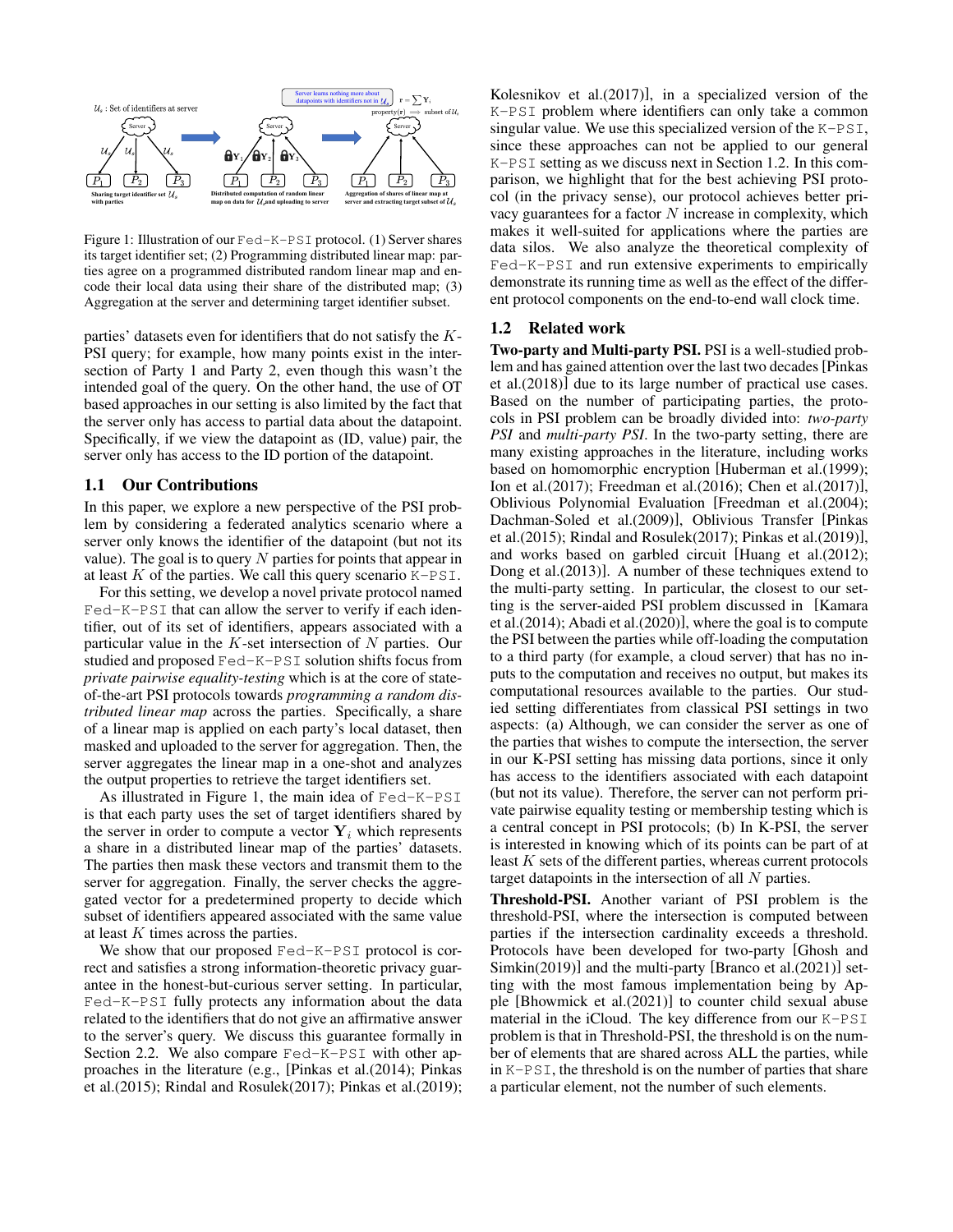<span id="page-2-5"></span>

| Approach                                                                                                                        | rounds         | <b>Parties</b><br>per round | Communication<br>Complexity/party | <b>Leakage for</b><br>$\mathcal{U}_S^{K^c}$ ?                                                                          | <b>Extends to</b><br>non-singular<br>values $v(u)$ ? |
|---------------------------------------------------------------------------------------------------------------------------------|----------------|-----------------------------|-----------------------------------|------------------------------------------------------------------------------------------------------------------------|------------------------------------------------------|
| Homomorphic encryption<br>and pseudo-random permutations<br>[Kamara et al.(2014); Ion et al.(2017)],<br>[Chen et al. $(2017)$ ] |                | $\boldsymbol{N}$            | $O(n_s)$                          | (Server can compute a permuted<br>histogram of the parties' sets)                                                      |                                                      |
| Oblivious Transfer [Pinkas et al.(2014)]<br>[Pinkas et al. $(2015)$ ; Pinkas et al. $(2019)$ ],<br>[Rindal and Rosulek(2017)]   | N              |                             | $O(n_s)$                          | $\checkmark$ (Server knows $\mathcal{U}_s \cap \mathcal{P}_i, \forall i \in [N]$ )                                     | Х                                                    |
| <b>Oblivious Programmable</b><br>PRFs [Kolesnikov et al.(2017)]                                                                 | $\binom{N}{K}$ | K                           | $O(n_s\binom{N-1}{K-1})$          | $\checkmark$ ( $\forall u \in \mathcal{U}_{\mathcal{S}}^K$ , Server additionally<br>knows which $K$ parties have $u$ ) | Х                                                    |
| Ours Approach $(Fed-K-PSI)$                                                                                                     |                | N                           | $O(n_s\binom{N}{K}(K-1))$         |                                                                                                                        |                                                      |

Table 1: Comparison between our proposed approach and different classes of PSI protocols in the literature when adapted to the singularvalue K-PSI setting (where  $v(u) = v, \forall u$ ). The table highlights number of rounds needed as well as leaked information to the server.

### 2 Problem Formulation (K-PSI)

#### <span id="page-2-3"></span>2.1 Problem setting

We consider a federated PSI problem with a server and N parties  $\{P_1, P_2, \cdots, P_N\}$ . Each party  $P_i$  has a set of  $n_i$ datapoints defined as an identifier-value pair  $(u_j^i, v_i(u_j^i))$ , where  $v_i(u_j^i)$  is the value for identifier  $u_j^i$  at party  $P_i$ . An identifier  $u$  is unique across the data points at  $P_i$ , but the value  $v_i(u)$  might be the same for multiple identifiers. We denote the set of data points at  $P_i$  with  $P_i$  =  $\{d_j^i | d_j^i = (u_j^i, v_j^i), \forall j \in [n_i]\}.$  For a set of identifiers  $\hat{U}$ , we denote with  $P_i(\hat{U})$  the subset of  $P_i$  with only identifiers in  $\hat{U}$ .

The server has a set of identifiers  $\mathcal{U}_s$  and targets to know whether for each identifier  $u \in \mathcal{U}_s$ , it appears with an associated value  $v$  at least  $K$  times across the parties. In formal terms, the server would like to compute the set

$$
\mathcal{U}_{s}^{K} = \mathcal{U}_{s} \cap \mathcal{U}_{P}^{K},
$$
  
where: 
$$
\mathcal{U}_{P}^{K} = \left\{ u \mid \exists v', \text{ s.t., } (u, v') \in \bigcup_{\substack{\Lambda \subseteq [N], j \in \Lambda \\ |\Lambda| = K}} \bigcap_{j \in \Lambda} \mathcal{P}_{j} \right\}.
$$
 (1)

The set  $\mathcal{U}_P^K$  represents the set of identifiers u that with the same value  $v'$  in  $K$  of the  $N$  parties. The server is interested to learn which such identifiers appear in its local set  $\mathcal{U}_s$ .

We assume an arbitrary identifier space U, but consider all operations on the values  $v(u)$  to be over a finite field  $\mathbb{F}_q$  for some prime field size q, such that: (i)  $v_i(u) \neq 0, \forall u$ ; (ii) the maximum value  $v_{max}$  satisfies that  $q > v_{max} + N^1$  $q > v_{max} + N^1$ .

Example Application. As a motivation for the above problem setting, we encourage the reader to think of an insurance fraud detection application, where the server (a federal auditor) has a set of potential suspects. The server would like to check a set of suspects with insurance companies (parties) without a company having to reveal its internal, potentially private, information about its clients. The server declares an individual on its potential list as a fraud if the person submitted the same claim to at least  $K$  (typically equal 2 or 3) out of the insurance companies, i.e., the same (ID, claim) pair was found in the internal dataset of  $K$  of the  $N$  parties.

#### <span id="page-2-0"></span>2.2 Threat model and privacy guarantee

We consider a threat model where the server is honest but curious. We assume no-collusion between the server and the parties. There are many settings in practice where there is no collusion between the server and the parties, e.g., due to legal constraints and/or economic incentives. In our setting, the server could be a government agency or an enterprise, and it is reasonable - given the consequences of legal action and bad publicity — to assume that the server will not collude with the parties. This assumption was also adopted in other PSI works (e.g., [\[Kamara et al.\(2014\)\]](#page-6-4)).

We consider privacy guarantee for the non-target set  $\mathcal{U}_s^{K^c}$ in the strong information-theoretic sense, where  $U_s^{K^c}$  =  $\mathbb{U}\backslash \mathcal{U}_s^K$  is the compliment of  $\mathcal{U}_s^K$ . This requires that at the server, we must have this mutual information guarantee

<span id="page-2-4"></span>
$$
I\left(\{\mathcal{P}_i(\mathcal{U}_s^{K^c})\}_{i\in[N]}; \mathbf{Y}_s|\mathcal{U}_s^K\right) = 0,\tag{2}
$$

<span id="page-2-2"></span>where  $Y_s$  is the collection of information received at the server and  $\mathcal{U}_s^K$  is the target set as defined in [\(1\)](#page-2-2).

**Objective.** We aim to design a protocol to solve the  $K$ -PSI problem setting described in Section [2.1](#page-2-3) that is simultaneously *Correct* and *Private*, as defined formally below:

Definition 1 (Correctness). *We say that a protocol* A *is correct if*  $\mathbb{A}(\mathcal{U}_s, \mathcal{P}_{i \in [N]}, K)$  gives  $\mathcal{U}_s^K$  error-free at the server.

Definition 2 (Privacy). *A federated* K-PSI *protocol* A *is said to be private if it satisfies the condition* [\(2\)](#page-2-4)*.*

#### 2.3 Summary and placement of paper results

After introducing the K-PSI problem and the target theoretical privacy guarantees, we can now summarize the key results in this paper and show how they compare with solutions built using state-of-the-art PSI protocols.

Table [1](#page-2-5) compares the communication complexity<sup>[2](#page-2-6)</sup> and privacy leakage (violations to the privacy definition in [\(2\)](#page-2-4)) for

<span id="page-2-1"></span><sup>&</sup>lt;sup>1</sup>The assumptions that the values do not take zero and that  $q >$  $v_{max} + N$  can be satisfied by mapping the value space into a large enough field-size and shifting the value space away from zero.

<span id="page-2-6"></span><sup>2</sup>Computation loads are order-wise similar to communication costs.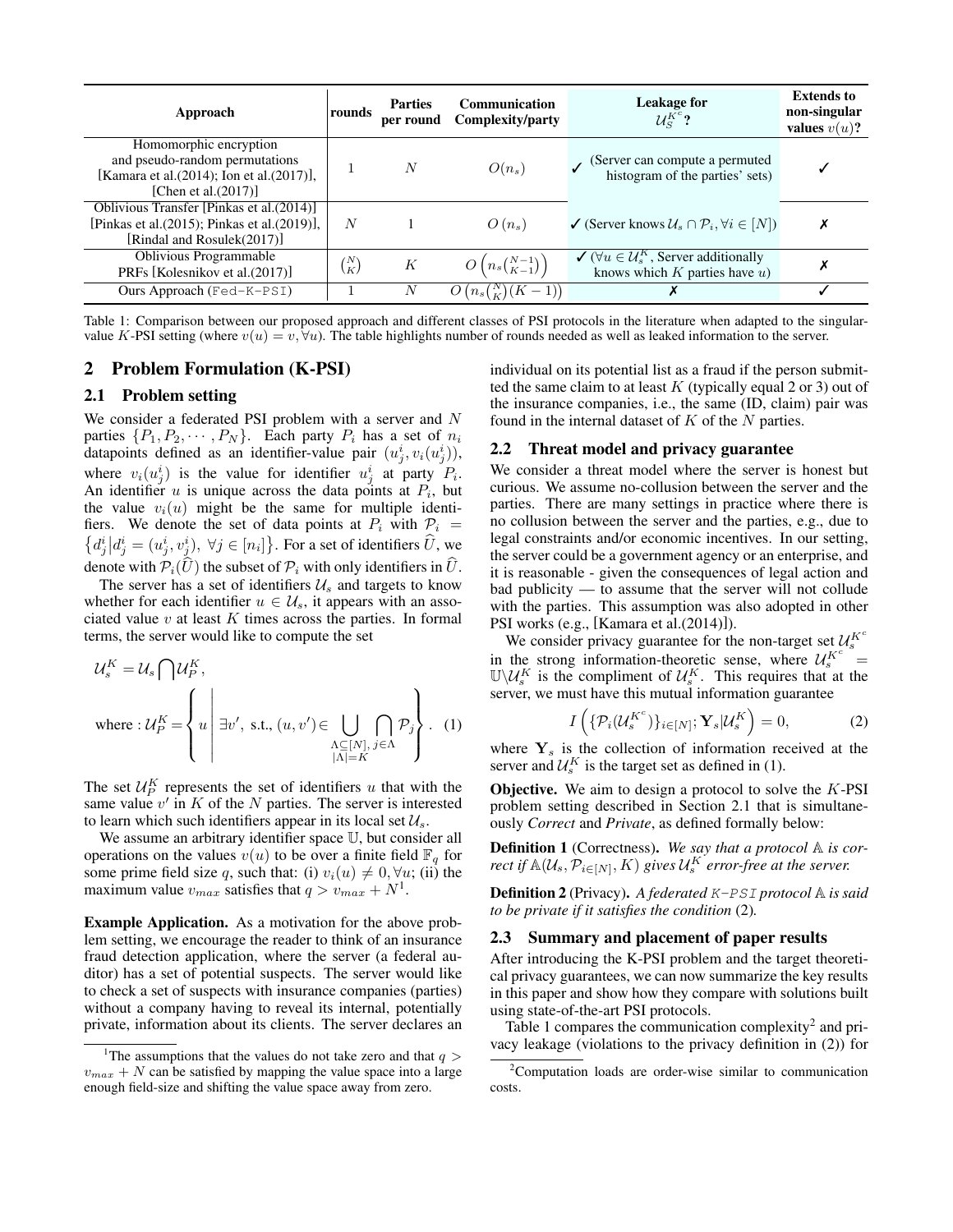prototype approaches using the state-of-the-art algorithms and our Fed-K-PSI protocol (introduced in the next section). Although Fed-K-PSI pays the highest complexity, it provides the strongest privacy guarantees with no leakage beyond  $\mathcal{U}_{s}^{K}$ . In fact, the complexity of Fed-K-PSI is only a factor of  $N\frac{K-1}{K}$  away from the second-best approach (in the sense of privacy), which use oblivious programmable pseudo random functions [\[Kolesnikov et al.\(2017\)\]](#page-6-8) [3](#page-3-0) . Approaches that rely on pseudo-random permutation and Oblivious transfer rely on either sending encrypted data to the server, or creating 1-to-1 PSI sessions between the server and every party, which leads to the leakage highlighted in Table [1.](#page-2-5)

# <span id="page-3-2"></span>3 Proposed protocol (**Fed-K-PSI**)

In this section, we formally present our Fed-K-PSI proposed protocol for the k-PSI problem. The central idea of the protocol is as follows: For each identifier  $u \in \mathcal{U}_s$ , the N parties will collaboratively *program* a random linear mapping of the values associated with the identifier  $u$  in their local datasets; we denote the set of these values  $V_u$ . The parties then communicate messages  $\{Y_i(u)\}_{i\in[N]}$  to the server, which ensure that the server can compute a set of programmed linear mappings of the values but nothing else. The server declares an identifier u to be in  $\mathcal{U}_{s}^{K}$  only if at least one of the computed maps is equal to zero. Our proposed approach is composed of three phases. We start by giving an overview of the different phases of the protocol. Afterwards, we discuss in detail how to construct the different elements that satisfy the probabilistic assumptions described in the protocol. An illustration of the different phases of the protocol is shown through a running example given by Fig. [2.](#page-4-0)

Phase 1 (Initialization) The parties start by jointly agreeing on a secret random seed  $a_N$  (for e.g., using Diffie-Hellman agreement [\[Diffie and Hellman\(1976\)\]](#page-6-20)). The server shares its identifier set  $\mathcal{U}_s$  with the N parties. The following two phases are repeated identically for each identifier  $u \in \mathcal{U}_s$ .

#### Phase 2A (Programming of random linear map)

Using the seed  $a_N$ , the random constructions in this phase will be shared across the parties. Each party starts by sampling a uniformly random subset  $I^{\ell} \subset [N]$  of size K (without repetition). For each such subset  $I^{\ell}$ , we uniformly sample an independent matrix  $\hat{\mathbf{Z}}_u^{\ell} \in \mathbb{F}_q^{K \times K-1}, \forall \ell \in [L]$  such that: (1) the matrix has full column rank; (2)  $\mathbf{1}^T \widehat{\mathbf{Z}}_u^{\ell} = \mathbf{0}$ . Thus, in total we sample  $L = \binom{N}{K}$  matrices with the properties aforementioned. Next, we expand each matrix  $\hat{\mathbf{Z}}_k^{\ell}$  into a sparse matrix  $\hat{\mathbf{Z}}_k^{\ell}$  into a sparse matrix  $\mathbf{Z}_u^{\ell} \in \mathbb{F}_q^{N \times K-1}$ , such that the  $I_{\ell}$  rows of  $\mathbf{Z}_u^{\ell}$  are populated with  $\hat{\mathbf{Z}}_u^{\ell}$  and all other rows are zeros, i.e.,

$$
\mathbf{Z}_{u}^{\ell}[I_{\ell},:] = \widehat{\mathbf{Z}}_{u}^{\ell}, \qquad \mathbf{Z}_{u}^{\ell}[I_{\ell}^{c},:] = \mathbf{0}_{(N-K)\times(K-1)}.\tag{3}
$$

The key intuition here is that, each matrix  $\hat{\mathbf{Z}}_k^{\ell}$  is designed to that what here when the form test whether a subset of K parties  $I^{\ell}$  have the same value for identifier u. In particular, since the matrix  $\hat{\mathbf{Z}}_u^{\ell}$  is uniformly distributed over matrices  $\mathbb{F}_q^{K \times (K-1)}$  with columns representing a basis for the null space of  $\mathbf{1}_K$ , then each sampled matrix  $\mathbf{Z}_{u}^{\ell}$  represents a random mapping  $\mathbb{F}_{q}^{N} \to \mathbb{F}_{q}^{K-1}$  which maps the input  $\mathbf{x} \in \mathbb{F}_q^N$  uniformly to a vector  $\mathbf{x}^T \mathbf{Z}_u^{\ell} \in \mathbb{F}_q^{K-1} \setminus \{0\}$ except if  $\mathbf{x}[I_\ell] = v' \mathbf{1}$  for some  $v'$  in  $\mathbb{F}_q$ ; in which case, it is always mapped to  $\mathbf{0}_{K-1}$  (recall the property that  $\mathbf{1}^T \widehat{\mathbf{Z}}_u^{\ell} = \mathbf{0}$ ).

#### Phase 2B (Encoding K-intersection)

In order to facilitate readability of this phase of the protocol, we will view the values associated with an identifier  $u, V_u$ , as structured in a vector form  $\mathbf{v}_u \in \mathbb{F}_q^{N \times 1}$ , such that

$$
\mathbf{v}_{u}[i] = \begin{cases} v_i(u) & \text{if } (u, v_i(u)) \in \mathcal{P}_i \\ i + v_{max} & \text{otherwise.} \end{cases}
$$
 (4)

Note that if identifier  $u$  does not exist at party  $P_i$ , its value is substituted with a unique value  $(i + v_{max})$  that is not shared by other parties. We observe that from the construction of  $\mathbf{Z}_u^{\ell}$ , we have that  $\mathbf{v}_u^T \mathbf{Z}_u^{\ell} = 0$  if and only if  $\mathbf{v}_u[\mathcal{I}_{\ell}] = v' \mathbf{1}_K$  for some  $v' \in \mathbb{F}_q$ .

The goal of the  $N$  parties in our Fed-K-PSI protocol is to allow the server to compute  $\mathbf{r}^{\ell}_{u_{(1\times K-1)}} = \mathbf{v}^T_u \mathbf{Z}^{\ell}_u$ ,  $\forall \ell \in [L]$ . We observe that from the construction of  $\mathbf{Z}_u^{\ell}$  , we have  $\mathbf{r}_u^{\ell} = \mathbf{0}$ if and only if  $\mathbf{v}_u[\mathcal{I}_\ell] = v' \mathbf{1}_K$  for some  $v' \in \mathbb{F}_q$ . Thus, if  $\exists \ell$ , such that  $\mathbf{r}_{u}^{\ell} = \mathbf{0}$ , then the current identifier u in question belongs to  $\mathcal{U}_{s}^{K}$ . Otherwise,  $u \notin \mathcal{U}_{s}^{K}$ .

To allow the server to compute  $\mathbf{r}_u^{\ell}$ , each party  $P_i$  can simply compute its  $1 \times K - 1$  vector

<span id="page-3-1"></span>
$$
\widehat{\mathbf{y}}_{u,i}^{\ell} = \mathbf{v}_u[i] \cdot \mathbf{Z}_u^{\ell}[i, :] \tag{5}
$$

and transmits it to the server. The server adds the received  $\hat{\mathbf{y}}_{u,i}^{\ell}$  vectors from the N parties to verify that they add to 0 or not. However, note that for any  $\ell \in [L]$ , the vector  $\hat{\mathbf{y}}_{u,i}^{\ell}$  is zero for some parties, particularly when  $i \notin L_0$ . As a reis zero for some parties, particularly when  $i \notin I_{\ell}$ . As a result, the server (who is fully knowledgeable about the protocol procedure) can also learn which  $K$  parties have the same shared value  $v(u)$ . In order to combat this, the fourth phase masks which K parties are part of  $I_{\ell}$ .

#### Phase 2C (Masking and uploading linear components)

Each party uses the shared seed  $a_N$  to generate a matrix  $\mathbf{M}_u^{\ell} \in \mathbb{F}_q^{N \times (K-1)}$  uniformly at random such that: (1)  $\mathbf{1}^T \mathbf{M}_{u}^{\ell} = \mathbf{0}$ ; (2) For any submatrix of  $\widehat{\mathbf{M}}_{u}^{\ell}$  of size  $N - 1 \times$  $K-1$ , the elements are iid and distributed uniformly over  $\mathbb{F}_q$ .

After each party  $P_i$  locally computes its component  $\hat{\mathbf{y}}_{i,u}^{\ell}$  of  $\mathbf{r}_u^{\ell}$ ,  $\forall \ell \in [L]$  using [\(5\)](#page-3-1),  $P_i$  masks it by adding its associated row of  $\mathbf{M}^{\ell}_{u}$ , to get

$$
\mathbf{y}_{u,i}^{\ell} = \widehat{\mathbf{y}}_{u,i}^{\ell} + \mathbf{M}_{u}^{\ell}[i, :].
$$
 (6)

Each party then transmits  $y_{u,i}^{\ell}$  to the server. Note that after masking with  $M_u^{\ell}[i,:]$ , the server always receives a random vector from  $P_i$ , regardless of whether  $i \in I_\ell$  or not.

### Phase 3 (Decoding)

The server computes  $\mathbf{r}_u^{\ell}$  by adding the received vectors to get

$$
\mathbf{r}_u^{\ell} = \sum_{i=1}^N \mathbf{y}_{u,i}^{\ell} = \mathbf{v}_u^T \mathbf{Z}_u^{\ell} + \mathbf{1}^T \mathbf{M}_u^{\ell} \stackrel{(a)}{=} \mathbf{v}_u^T \mathbf{Z}_u^{\ell}, \qquad (7)
$$

where (*a*) follows due to the properties of  $\mathbf{M}_{u}^{\ell}$ . The server declares  $u \in \mathcal{U}_s^K$  iff  $\exists \ell$ , s.t.,  $\mathbf{r}_u^{\overline{\ell}} = \mathbf{0}$ . Otherwise  $u \notin \mathcal{U}_s^K$ .

<span id="page-3-0"></span><sup>&</sup>lt;sup>3</sup>This follows since  $\binom{N}{K} = \frac{N}{K} \binom{N-1}{K-1}$ .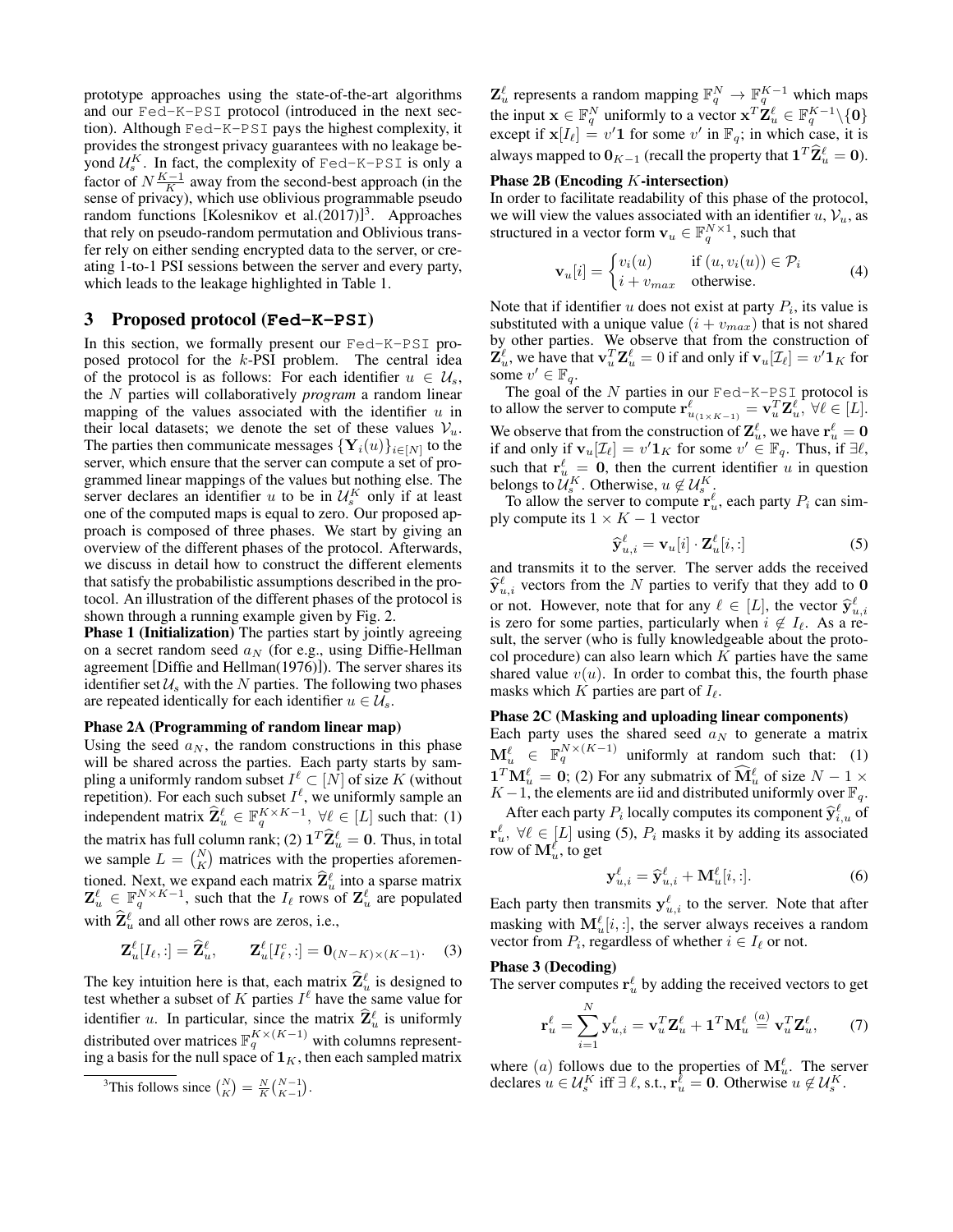<span id="page-4-0"></span>

Figure 2: An illustrative example of Fed-K-PSI protocol with three parties. Following the insurance fraud detection application, the identifier represent the ID of an individual in the party's (company's) dataset, while the value for each identifier represents the claim submitted (if any). The parties first agree on a secret seed  $a_N$  and the server shares its identifier set  $\mathcal{U}_s$  with the parties. Every subset of  $K = 2$  parties encodes their data with a linear map Z that returns 0 iff their values for identifier u are equal; the  $\overline{N}$  parties mask the participation of the selected K parties using a mask M that is removed by aggregation at the server. The server declares that  $u \in \mathcal{U}_s^K$  iff  $\exists \ell \in [{N \choose K}]$ ,  $\mathbf{r}^{\ell}(u) = \mathbf{0}$ .

<span id="page-4-2"></span>Remark 1 (Masking using SecAgg). The masking procedure in Phase 2C is equivalent to the secure aggregation protocol [\[Segal et al.\(2017\);](#page-7-1) [So et al.\(2022\)\]](#page-7-2) used in federated learning. In this context, the masks are generated by exchanging pairwise secrets between parties during learning. Since in our protocol, the parties share a secret  $a_N$  to construct the linear map  $\mathbf{Z}_{u}^{\ell}$ , we use the same seed in our construction of  $\mathbf{M}_{u}^{\ell}$ . As discussed, the key benefit of this masking step is to prevent the server from knowing which parties participated in constructing  $\mathbf{Z}_{u}^{\ell}$  based on their transmitted messages.

**Construction of matrices**  $M_u^{\ell}$ . To efficiently sample a matrix  $\mathbf{M}_u^{\ell} \in \mathbb{F}_q^{N \times (K-1)}$ , such that  $\mathbf{1}^T \mathbf{M}_u^{\ell} = \mathbf{0}$ , each party samples a matrix  $\widehat{\mathbf{M}}_u^{\ell}$  of size  $N-1\times K-1$  with iid elements uniformly sampled from  $\mathbb{F}_q$ . We finally add an additional row to  $\widehat{\mathbf{M}}_u^{\ell}$  equal to  $q - \mathbf{1}^T \widehat{\mathbf{M}}_u^{\ell}$ , which gives us the intended property. Note that for this construction, any submatrix of  $\widehat{\mathbf{M}}_{\mu}^{\ell}$ with less than  $N$  rows is composed of iid element distributed uniformly over the field. As a result the server cannot learn anything if it only listens to  $N - 1$  parties.

**Construction of matrices**  $\hat{\mathbf{Z}}_u^{\ell}$ **.** We would like to sample a matrix  $\hat{\mathbf{Z}}_u^{\ell}$  of size  $K \times (K-1)$  with full column rank and  $\mathbf{1}^T \widehat{\mathbf{Z}}_u^{\ell} = \mathbf{0}$ . We can restate this as uniformly sampling a basis for the null space of  $\mathbf{1}_K$  in  $\mathbb{F}_q^K$ . For this, we give the following explicit construction

$$
\widehat{\mathbf{Z}}_u^{\ell} = \begin{bmatrix} \mathbf{I}_{K-1} \\ (q-1)\mathbf{1}^T \end{bmatrix} \mathbf{A}_u^{\ell}, \tag{8}
$$

where  $\mathbf{A}_{u}^{\ell} \in \mathbb{F}_{q}^{(K-1)\times(K-1)}$  is sampled uniformly from the set of full-rank square matrices. The first matrix in the RHS in [\(8\)](#page-4-1) has a full column rank and ensures that  $\mathbf{1}^T \hat{\mathbf{Z}}_u^{\ell} = \mathbf{0}$  as it represents a basis for the null space of  $\mathbf{1}_K$ . We now have the following proposition which gives us our target distribution.

**Proposition 3.1.** By picking a full rank square matrix  $A_u^{\ell}$ *uniformly at random and constructing*  $\hat{\mathbf{Z}}_u^{\ell}$  *as in* [\(8\)](#page-4-1)*, we have that*  $\hat{\mathbf{Z}}_u^{\ell}$  is uniformly distributed over all matrices satisfying:  $(a)$   $\mathbf{1}^T \widehat{\mathbf{Z}}_u^{\ell} = 0$ ;  $(b)$   $\widehat{\mathbf{Z}}_u^{\ell}$  has full column rank.

<span id="page-4-3"></span>Remark 2 (Uniform sampling of full rank square matrices). A central part of the construction of  $\hat{\mathbf{Z}}_u^{\ell}$  in [\(8\)](#page-4-1) is to sample a full-rank square matrix uniformly. In a finite field, there does not exist an efficient approach to construct such a function with uniform probability. Fortunately, for large enough field sizes, full-rank square matrices represent the extreme majority of square matrices. In fact, we can characterize the exact probability of an  $n \times n$  matrix sampled with uniformly distributed iid terms in  $\mathbb{F}_q$  being full-rank as follows: The total number of different matrices of size  $n \times n$ is equal to  $q^{n^2}$ . The set of full-rank  $n \times n$  square matrices in the finite field  $\mathbb{F}_q$  is the famous general linear group  $GL(n, q)$  [\[Borel\(2012\)\]](#page-6-21), for which the number of group elements is given by  $q^{n(n-1)/2} \prod_{i=1}^n (q^i - 1)$ . Thus, the probability of getting a full-rank matrix is  $q^{n(n-1)/2} \prod_{i=1}^{n} (q^i 1/q^{n^2}$  which is increasing in q. For instance, for  $q = 103$ and  $n = 3$ , the probability is equal to 0.9901. Thus, for  $\mathbf{A}_{u}^{\ell}$ in [\(8\)](#page-4-1), we sample a matrix of size  $K - 1 \times K - 1$  with iid uniformly distributed elements and repeat the sampling if the matrix is not full-rank, where each resampling has a probability of success close to unity if  $q$  is sufficiently large.

# 4 Theoretical Analysis

# 4.1 Theoretical Guarantees

<span id="page-4-1"></span>We now state our main theoretical result for the Fed-K-PSI protocol which ensures that for  $u \notin \mathcal{U}_{s_{r}}^{K}$ , no information is leaked beyond the fact that it is not in  $\mathcal{U}_{s}^{K}$ .

**Theorem 4.1.** Consider a  $K$ -PSI problem with  $N$  parties as described in Section [2.1.](#page-2-3) Then, the proposed Fed-K-PSI protocol is simultaneously (a) private, and (b) correct.

### 4.2 Complexity of **Fed-K-PSI**

We analyze the theoretical communication load and computational load of Fed-K-PSI in terms of number of units of elements communicated or operations computed in  $\mathbb{F}_q$ .

**Computation Load** Let  $L = \begin{pmatrix} N \\ K \end{pmatrix}$ . For each  $\ell \in [L]$ , each party locally computes two matrices  $\mathbf{Z}_{\ell} \in \mathbb{F}_q^{K \times (K-1)}$  and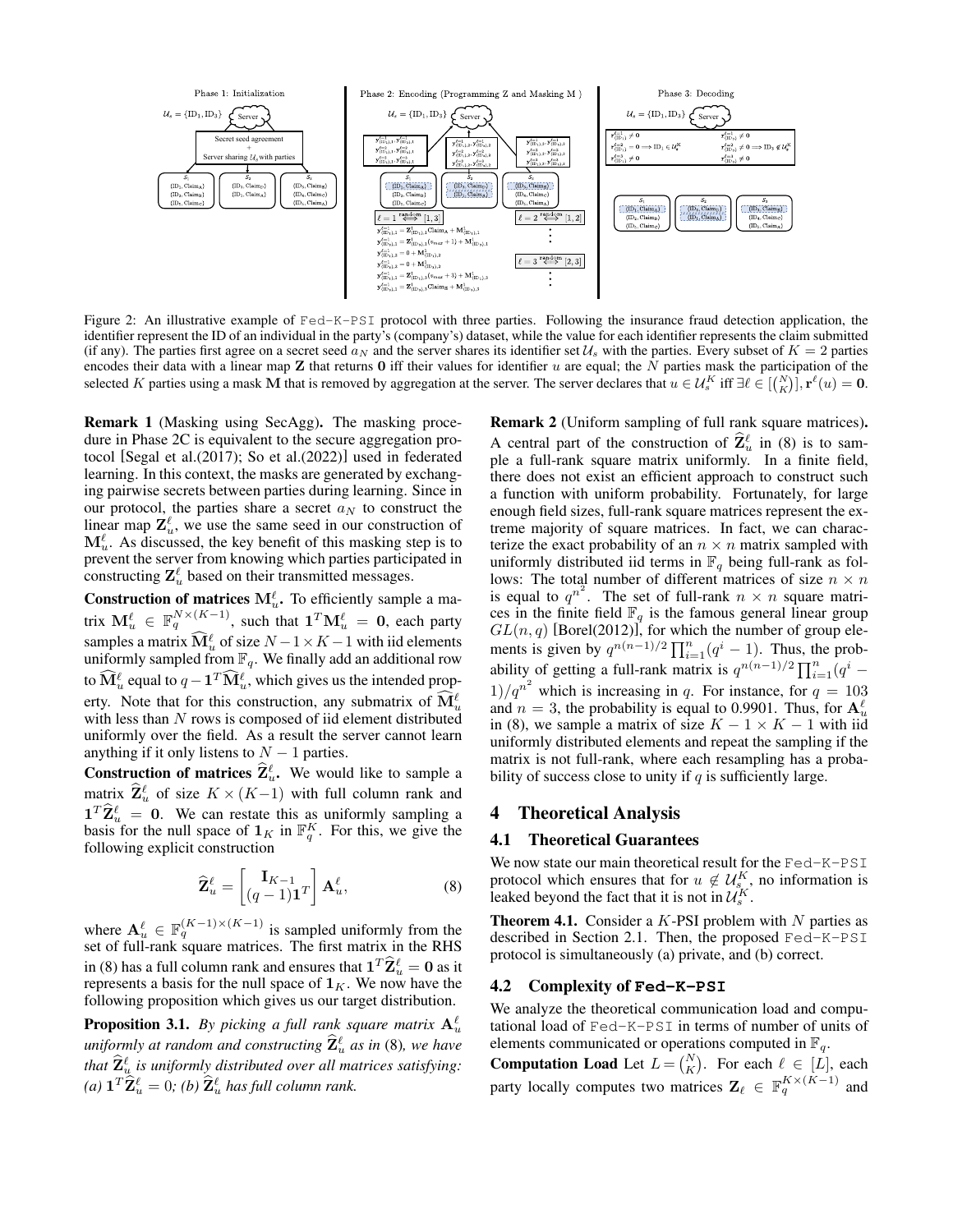<span id="page-5-0"></span>

Figure 3: Breakdown of the running time of  $\text{Fed-K-PSI}$  vs N parties (with  $K = 3$  threshold) for one data point: (a) Total run time; (b) Encoding phase components; (c) Designing  $M_i$  and  $y_i$ .

 $\mathbf{M}_u^{\ell} \in \mathbb{F}_q^{N \times (K-1)}$ . With very high-probability (see Remark [1,](#page-4-2) [2\)](#page-4-3), the generation of the two matrices follows an iid uniform sampling of elements which takes  $O(N(K-1))$  for the larger matrix. The encoding of the local data and masking takes a similar complexity. Thus, the total computational complexity is  $O(n_sLN(K-1))$ , where  $n_s$  is the cardinality of the identifier set  $\mathcal{U}_s$  shared by the server. The server aggregates the received vectors at a cost of  $O(n_sLN(K-1)).$ 

Communication Load Communication during Fed-K-PSI takes place over two phases. First, the server shares its identifier set  $U_s$  of cardinality  $n_s$  with the parties, which results in a multicast transmission of  $O(n_s)$ . Upon computing their linear shares  $y_i^{\ell}(u)$ ,  $\forall u \in \mathcal{U}_s$  and  $\ell \in [L]$ , each party sends  $n_sLN(K-1)$  elements back to the server.

# 5 Empirical Evaluation

#### 5.1 Evaluation setting

We benchmark the performance of Fed-K-PSI using Python on a server with AMD EPYC 7502 32-Core CPU Processor. We use the NumPy module for seeded random matrix generations and basic modular arithmetic operation. For reporting the computation time for a module in our protocol (or the end-to-end time), we take the mean and standard deviation over 8 runs each representing 1000 consecutive invocations of the module (or end-to-end computation). For communication, we consider an idealistic simulation where the communication time is proportional to the number of  $\mathbb{F}_q$  elements transmitted. In particular, we simulate the communication time taken to run Fed-K-PSI as

$$
\frac{\binom{N}{K}(K-1)n_s\log_2(q)+a_N}{BW}
$$

,

where:  $n_s$  is the number of identifiers in  $\mathcal{U}_s$ ;  $\binom{N}{K} (K-1)$  is the number of messages  $\{y_i^{\ell}(u)\}_{\ell \in [{N \choose K}] }$  from party  $P_i$ ; the common shared secret  $a_N$  across the parties is 100 bits; BW is the assumed communication bandwidth. In all experiments, we set the field size  $q = 5051$  which is a prime number.

### 5.2 Complexity evaluation

In the following, we experimentally evaluate the running time of Fed-K-PSI on  $n_s = 10,000$  identifiers in  $\mathcal{U}_s$  while studying the dependency of the system complexity on both the  $N$ and  $K$  parameters. We observe empirically (also through the protocol procedure in Section [3\)](#page-3-2) that the running time is linear in the size of the server identifier set  $\mathcal{U}_s$ . Thus, in the following subsections, we report communication and computation times per identifier. We start by evaluating the dependency on the number of parties N.

<span id="page-5-1"></span>

Figure 4: Breakdown of the running time of Fed-K-PSI vs threshold K (with  $N = 10$  parties) for one data point: (a) Total run time; (b) Encoding phase components; (c) Designing  $M_i$  and  $y_i$ .

#### Dependency on N

In Figures [3,](#page-5-0) we show that the running time of Fed-K-PSI per identifier changes with  $N$  when fixing the intersection threshold to  $K = 3$ . For this evaluation, we set the communication bandwidth to 10 Mbits/sec. Figure [3\(](#page-5-0)a) shows that for the fixed bandwidth and field size ( $q = 5051$ ), the communication time overhead is minimal compared to the computation time which is bottle-necked by encoding. As illustrated in Fig. [3\(](#page-5-0)b), the time taken to construct  $\{Z^{\ell}\}_{\ell \in [L]}$  at party  $P_i$  is the computation bottleneck in the encoding phase. The main reason for this is the fact that  $\mathbf{Z}^{\ell}$  needs to be full-rank for Fed-K-PSI to be correct. Although, we discuss in Remark [2](#page-4-3) that a matrix with iid uniformly distributed elements is full-rank with high-probability, in implementation, we need to verify that the generated matrix is full-rank otherwise we re-sample a new matrix. Verifying the rank of the generated matrix is the bottleneck operation in generating  $\mathbf{Z}^{\ell}$ .

### Dependency on K

To study the effect of varying  $K$  on the complexity of our protocol, we consider an experimental setting with  $N =$ 10 parties, while we vary the target intersection threshold from  $K = 2$  to 10 assuming a communication bandwidth of 10 Mbits/sec. Figure [4](#page-5-1) illustrates the dependency of  $\text{Fed}-\text{K}-\text{PSI}$  on the intersection threshold  $K$ . Similar to Fig-ure [3,](#page-5-0) the time for constructing  $\{ \mathbf{Z}_i^{\ell} \}_{\ell \in [L]}$  at party  $P_i$  dominates the run time for the encoding phase. Albeit, having different complexity levels, all modules in the encoding phase peak in complexity at  $K = N/2 = 5$  and decrease as K approaches  $1$  or  $N$ . This is due to the fact the number of subsets of [N] of K peak at  $K = N/2$ . Similar to Fig. [3\(](#page-5-0)a), the encoding phase is the bottleneck for the protocol with the current bandwidth as we observe a similar trend in Fig. [4\(](#page-5-1)a).

# 6 Conclusion

In this work, we proposed the K-PSI problem, a new flavor of the multi-party PSI problem within the federated analytics framework. In K-PSI, a server only knows the identifier of a datapoint (but not its associated value at different parties) and wishes to find the identifiers appearing with repeated values at least  $K$  of  $N$  parties. To address this problem, we developed a novel protocol named Fed-K-PSI. We showed that Fed-K-PSI is correct and achieves a strong information-theoretic privacy guarantee for identifiers that do not satisfy the query. Finally, we evaluated the complexity of Fed-K-PSI theoretically and through empirical experiments highlighting the effect of the different system parameters on the performance of Fed-K-PSI.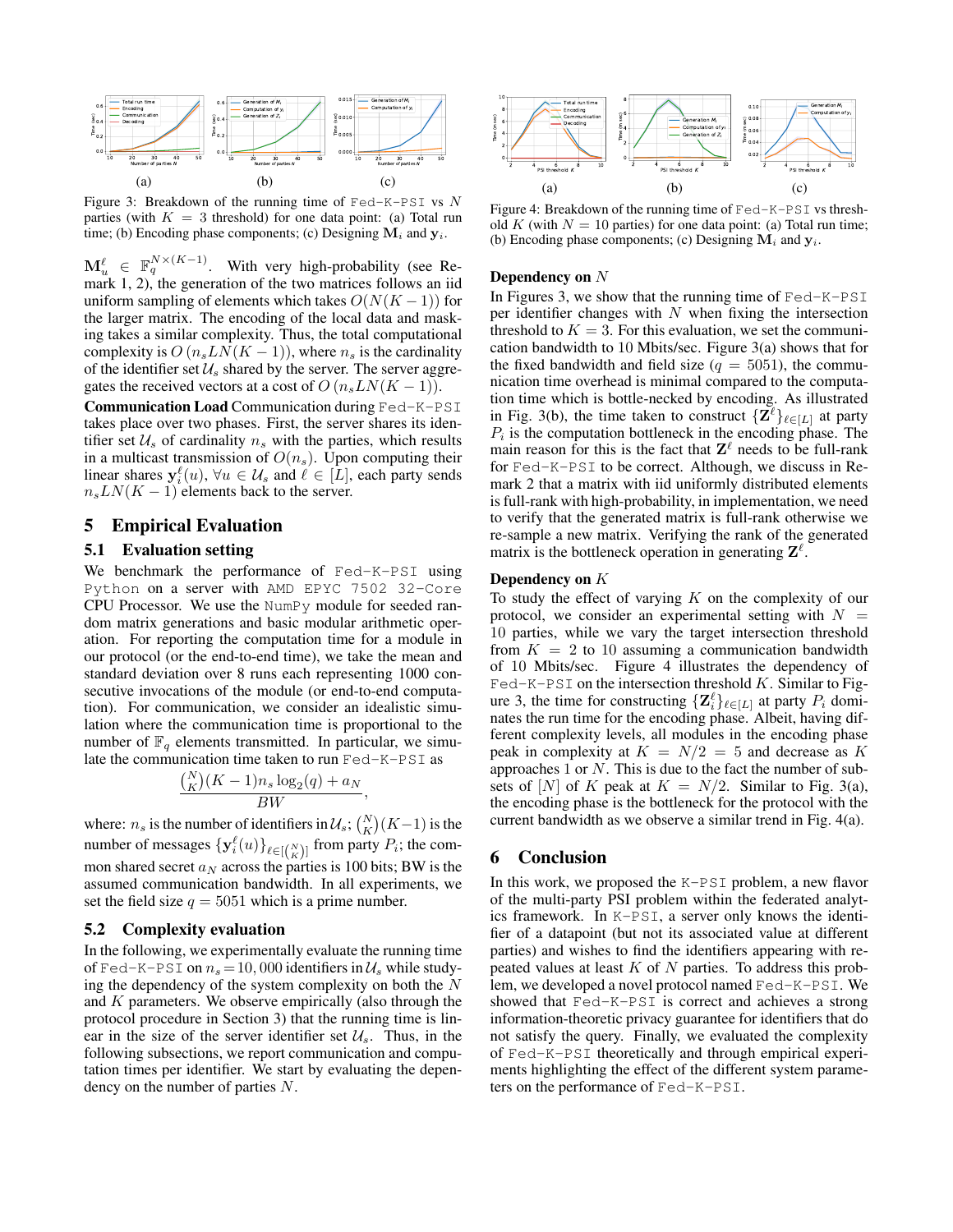# References

- <span id="page-6-17"></span>[Abadi et al.(2020)] Aydin Abadi, Sotirios Terzis, and Changyu Dong. 2020. Feather: Lightweight Multi-party Updatable Delegated Private Set Intersection. *IACR Cryptol. ePrint Arch.* 2020 (2020), 407.
- <span id="page-6-2"></span>[Bhowmick et al.(2021)] Abhishek Bhowmick, Dan Boneh, Steve Myers, and Kunal Talwar Karl Tarbe. 2021. The Apple PSI System.
- <span id="page-6-21"></span>[Borel(2012)] Armand Borel. 2012. *Linear algebraic groups*. Vol. 126. Springer Science & Business Media, New York.
- <span id="page-6-19"></span>[Branco et al.(2021)] Pedro Branco, Nico Döttling, and Sihang Pu. 2021. Multiparty Cardinality Testing for Threshold Private Intersection. In *Public-Key Cryptography – PKC 2021*, Juan A. Garay (Ed.). Springer International Publishing, Cham, 32–60.
- <span id="page-6-12"></span>[Chen et al.(2017)] Hao Chen, Kim Laine, and Peter Rindal. 2017. Fast Private Set Intersection from Homomorphic Encryption. In *Proceedings of the 2017 ACM SIGSAC Conference on Computer and Communications Security* (Dallas, Texas, USA) *(CCS '17)*. Association for Computing Machinery, New York, NY, USA, 1243–1255. <https://doi.org/10.1145/3133956.3134061>
- <span id="page-6-14"></span>[Dachman-Soled et al.(2009)] Dana Dachman-Soled, Tal Malkin, Mariana Raykova, and Moti Yung. 2009. Efficient Robust Private Set Intersection. In *Applied Cryptography and Network Security*, Michel Abdalla, David Pointcheval, Pierre-Alain Fouque, and Damien Vergnaud (Eds.). Springer Berlin Heidelberg, Berlin, Heidelberg, 125–142.
- <span id="page-6-20"></span>[Diffie and Hellman(1976)] Whitfield Diffie and Martin Hellman. 1976. New directions in cryptography. *IEEE transactions on Information Theory* 22, 6 (1976), 644– 654.
- <span id="page-6-16"></span>[Dong et al.(2013)] Changyu Dong, Liqun Chen, and Zikai Wen. 2013. When Private Set Intersection Meets Big Data: An Efficient and Scalable Protocol. In *Proceedings of the 2013 ACM SIGSAC Conference on Computer and Communications Security* (Berlin, Germany) *(CCS '13)*. Association for Computing Machinery, New York, NY, USA, 789–800. [https://doi.org/10.1145/2508859.](https://doi.org/10.1145/2508859.2516701) [2516701](https://doi.org/10.1145/2508859.2516701)
- <span id="page-6-3"></span>[Duong et al.(2020)] Thai Duong, Duong Hieu Phan, and Ni Trieu. 2020. Catalic: Delegated PSI Cardinality with Applications to Contact Tracing. In *Advances in Cryptology – ASIACRYPT 2020*, Shiho Moriai and Huaxiong Wang (Eds.). Springer International Publishing, Cham, 870–899.
- <span id="page-6-11"></span>[Freedman et al.(2016)] Michael J Freedman, Carmit Hazay, Kobbi Nissim, and Benny Pinkas. 2016. Efficient set intersection with simulation-based security. *Journal of Cryptology* 29, 1 (2016), 115–155.
- <span id="page-6-13"></span>[Freedman et al.(2004)] Michael J. Freedman, Kobbi Nissim, and Benny Pinkas. 2004. Efficient Private Matching and Set Intersection. In *Advances in Cryptology*

*- EUROCRYPT 2004*, Christian Cachin and Jan L. Camenisch (Eds.). Springer Berlin Heidelberg, Berlin, Heidelberg, 1–19.

- <span id="page-6-18"></span>[Ghosh and Simkin(2019)] Satrajit Ghosh and Mark Simkin. 2019. The communication complexity of threshold private set intersection. In *Annual International Cryptology Conference*. Springer, 3–29.
- <span id="page-6-15"></span>[Huang et al.(2012)] Yan Huang, David Evans, and Jonathan Katz. 2012. Private set intersection: Are garbled circuits better than custom protocols?. In *NDSS*.
- <span id="page-6-10"></span>[Huberman et al.(1999)] Bernardo A Huberman, Matt Franklin, and Tad Hogg. 1999. Enhancing privacy and trust in electronic communities. In *Proceedings of the 1st ACM conference on Electronic commerce*. 78–86.
- <span id="page-6-0"></span>[Ion et al.(2017)] Mihaela Ion, Ben Kreuter, Erhan Nergiz, Sarvar Patel, Shobhit Saxena, Karn Seth, David Shanahan, and Moti Yung. 2017. Private Intersection-Sum Protocol with Applications to Attributing Aggregate Ad Conversions. *IACR Cryptol. ePrint Arch.* 2017 (2017), 738.
- <span id="page-6-1"></span>[Kales et al.(2019)] Daniel Kales, Christian Rechberger, Thomas Schneider, Matthias Senker, and Christian Weinert. 2019. Mobile private contact discovery at scale. In *28th USENIX Security Symposium USENIX Security 19)*. 1447–1464.
- <span id="page-6-4"></span>[Kamara et al.(2014)] Seny Kamara, Payman Mohassel, Mariana Raykova, and Saeed Sadeghian. 2014. Scaling private set intersection to billion-element sets. In *International Conference on Financial Cryptography and Data Security*. Springer, 195–215.
- <span id="page-6-8"></span>[Kolesnikov et al.(2017)] Vladimir Kolesnikov, Naor Matania, Benny Pinkas, Mike Rosulek, and Ni Trieu. 2017. Practical multi-party private set intersection from symmetric-key techniques. In *Proceedings of the 2017 ACM SIGSAC Conference on Computer and Communications Security*. 1257–1272.
- <span id="page-6-7"></span>[Pinkas et al.(2019)] Benny Pinkas, Mike Rosulek, Ni Trieu, and Avishay Yanai. 2019. Spot-light: Lightweight private set intersection from sparse ot extension. In *Annual International Cryptology Conference*. Springer, 401– 431.
- <span id="page-6-6"></span>[Pinkas et al.(2015)] Benny Pinkas, Thomas Schneider, Gil Segev, and Michael Zohner. 2015. Phasing: Private set intersection using permutation-based hashing. In *24th USENIX Security Symposium USENIX Security 15)*. 515–530.
- <span id="page-6-5"></span>[Pinkas et al.(2014)] Benny Pinkas, Thomas Schneider, and Michael Zohner. 2014. Faster private set intersection based on OT extension. In *23rd USENIX Security Symposium USENIX Security 14)*. 797–812.
- <span id="page-6-9"></span>[Pinkas et al.(2018)] Benny Pinkas, Thomas Schneider, and Michael Zohner. 2018. Scalable private set intersection based on OT extension. *ACM Transactions on Privacy and Security (TOPS)* 21, 2 (2018), 1–35.